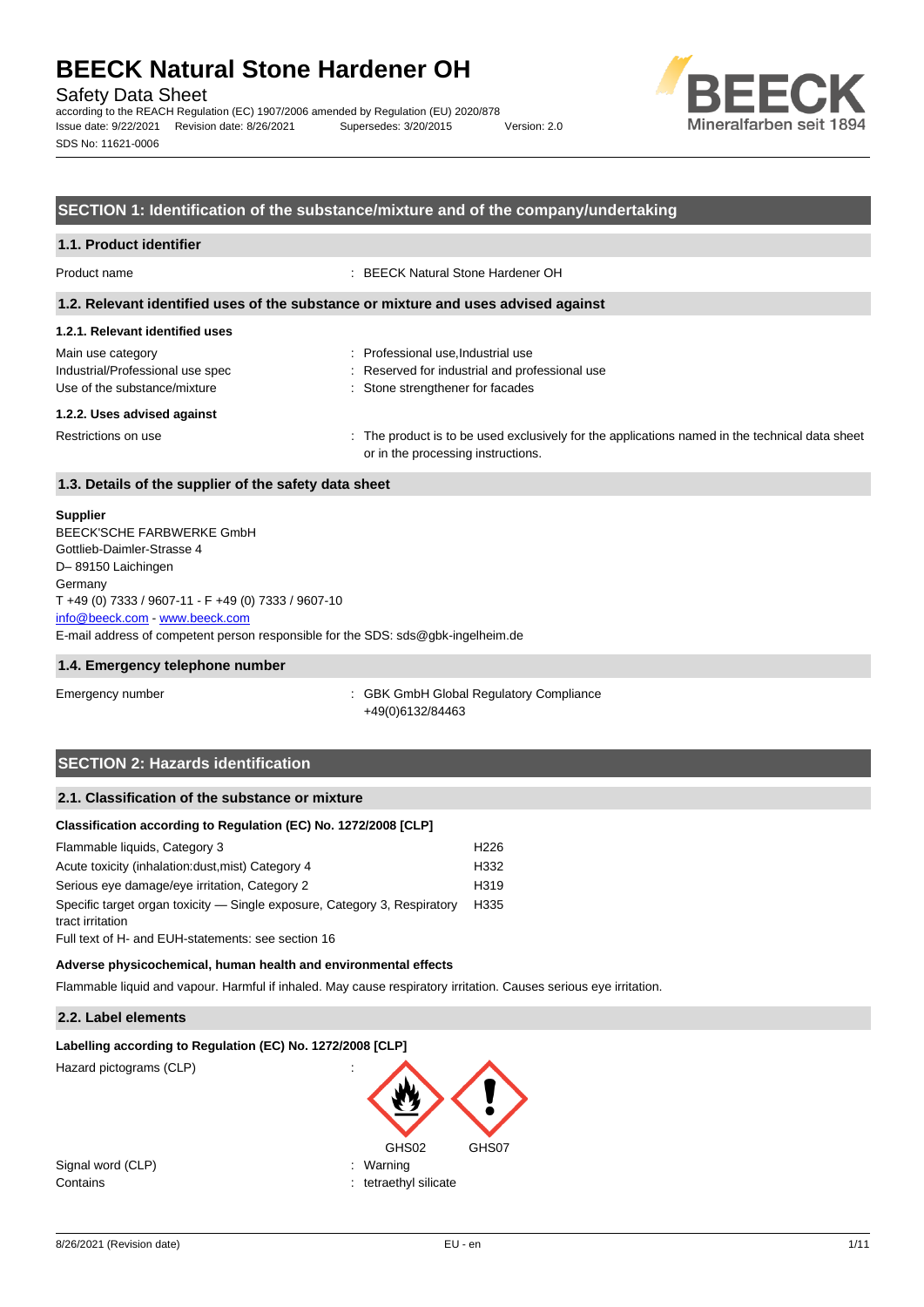Safety Data Sheet

according to the REACH Regulation (EC) 1907/2006 amended by Regulation (EU) 2020/878 SDS No: 11621-0006



| Hazard statements (CLP)        | : H226 - Flammable liquid and vapour.<br>H319 - Causes serious eye irritation.<br>H332 - Harmful if inhaled. |
|--------------------------------|--------------------------------------------------------------------------------------------------------------|
|                                | H335 - May cause respiratory irritation.                                                                     |
| Precautionary statements (CLP) | : P210 - Keep away from heat, hot surfaces, sparks, open flames and other ignition sources.<br>No smoking.   |
|                                | P261 - Avoid breathing gas, mist, spray, vapours.                                                            |
|                                | P280 - Wear protective gloves, protective clothing, eye protection, face protection.                         |
|                                | P312 - Call doctor, a POISON CENTER if you feel unwell.                                                      |
|                                | P337+P313 - If eye irritation persists: Get medical advice/attention.                                        |
|                                | P501 - Dispose of contents and container to in accordance with local and national<br>regulations.            |
|                                |                                                                                                              |

### **2.3. Other hazards**

### No additional information available

## **SECTION 3: Composition/information on ingredients**

#### **3.1. Substances**

#### Not applicable

### **3.2. Mixtures**

| <b>Name</b>                                                                   | <b>Product identifier</b>                                                                             | %                | <b>Classification according to</b><br><b>Regulation (EC) No. 1272/2008</b><br>[CLP]                                 |
|-------------------------------------------------------------------------------|-------------------------------------------------------------------------------------------------------|------------------|---------------------------------------------------------------------------------------------------------------------|
| tetraethyl silicate<br>Substance with a Community workplace exposure<br>limit | CAS-No.: 78-10-4<br>EC-No.: 201-083-8<br>EC Index-No.: 014-005-00-0<br>REACH-no: 01-2119496195-<br>28 | $\geq 60 - < 80$ | Flam. Lig. 3, H226<br>Acute Tox. 4 (Inhalation), H332 (ATE=1.5<br>mq/l/4h)<br>Eye Irrit. 2, H319<br>STOT SE 3, H335 |

Full text of H- and EUH-statements: see section 16

## **SECTION 4: First aid measures**

| 4.1. Description of first aid measures                                  |                                                                                                                                                                                     |
|-------------------------------------------------------------------------|-------------------------------------------------------------------------------------------------------------------------------------------------------------------------------------|
| First-aid measures general                                              | : Call a poison center or a doctor if you feel unwell.                                                                                                                              |
| First-aid measures after inhalation                                     | : Remove person to fresh air and keep comfortable for breathing. Call a poison center or a<br>doctor if you feel unwell.                                                            |
| First-aid measures after skin contact                                   | : Rinse skin with water/shower. Take off immediately all contaminated clothing.                                                                                                     |
| First-aid measures after eye contact                                    | : Rinse cautiously with water for several minutes. Remove contact lenses, if present and easy<br>to do. Continue rinsing. If eye irritation persists: Get medical advice/attention. |
| First-aid measures after ingestion                                      | : Call a poison center or a doctor if you feel unwell.                                                                                                                              |
| 4.2. Most important symptoms and effects, both acute and delayed        |                                                                                                                                                                                     |
| Symptoms/effects after inhalation<br>Symptoms/effects after eye contact | May cause respiratory irritation.<br>: Eve irritation.                                                                                                                              |

#### **4.3. Indication of any immediate medical attention and special treatment needed**

Treat symptomatically.

| <b>SECTION 5: Firefighting measures</b> |                                                  |
|-----------------------------------------|--------------------------------------------------|
| 5.1. Extinguishing media                |                                                  |
| Suitable extinguishing media            | : Water spray. Dry powder. Foam. Carbon dioxide. |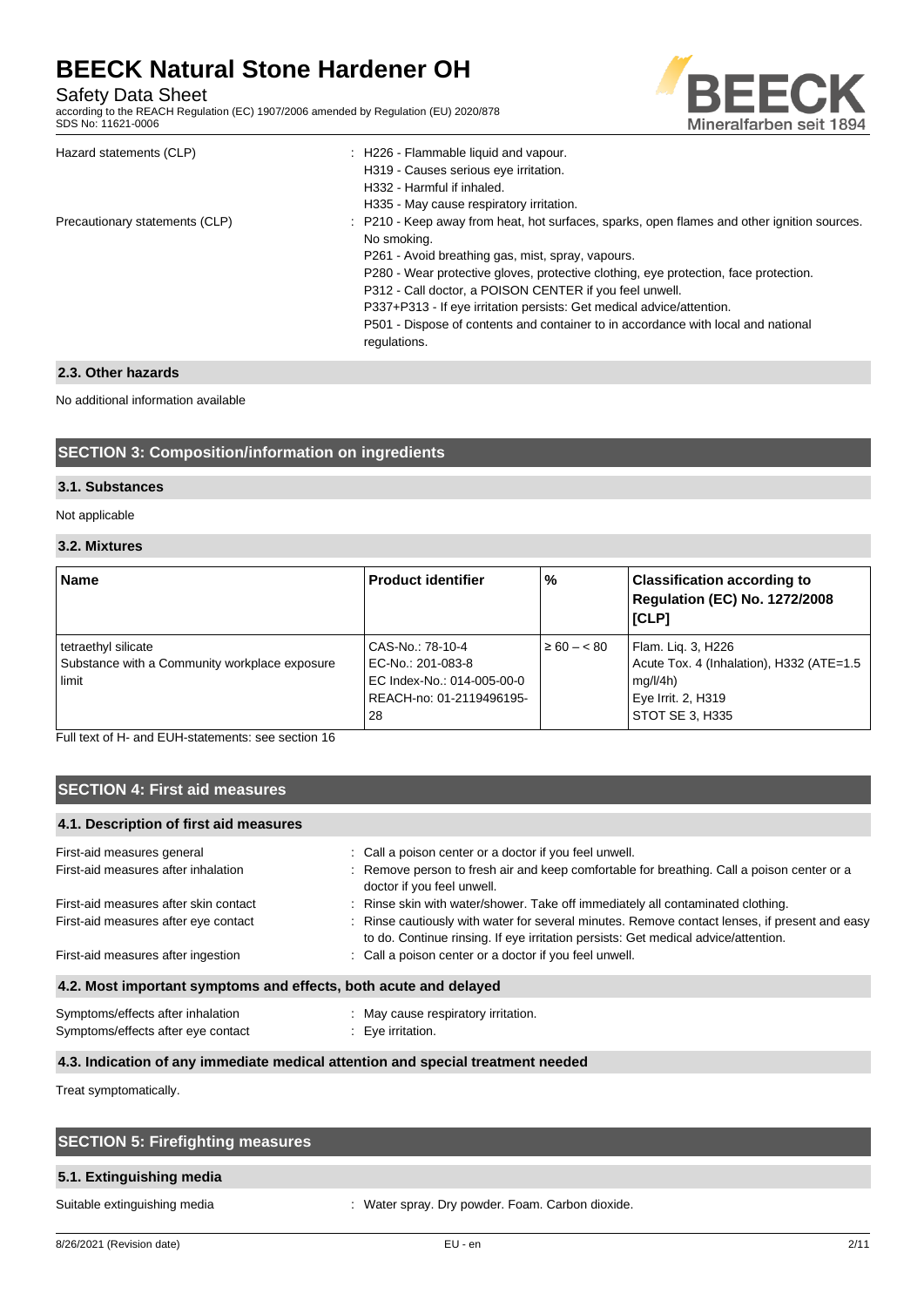Safety Data Sheet

according to the REACH Regulation (EC) 1907/2006 amended by Regulation (EU) 2020/878 SDS No: 11621-0006



Unsuitable extinguishing media : Do not use a solid water stream as it may scatter and spread fire.

| 5.2. Special hazards arising from the substance or mixture |                                                                                                                                             |  |  |  |
|------------------------------------------------------------|---------------------------------------------------------------------------------------------------------------------------------------------|--|--|--|
| Fire hazard                                                | : Flammable liquid and vapour.                                                                                                              |  |  |  |
| Hazardous decomposition products in case of fire           | : Toxic fumes may be released.                                                                                                              |  |  |  |
| 5.3. Advice for firefighters                               |                                                                                                                                             |  |  |  |
| Protection during firefighting                             | : Do not attempt to take action without suitable protective equipment. Self-contained<br>breathing apparatus. Complete protective clothing. |  |  |  |

## **SECTION 6: Accidental release measures**

| 6.1. Personal precautions, protective equipment and emergency procedures |                                                                                                                                                                |
|--------------------------------------------------------------------------|----------------------------------------------------------------------------------------------------------------------------------------------------------------|
| 6.1.1. For non-emergency personnel                                       |                                                                                                                                                                |
| Emergency procedures                                                     | : Ventilate spillage area. No open flames, no sparks, and no smoking. Avoid breathing spray,<br>Vapours, gas, mist. Avoid contact with skin and eyes.          |
| 6.1.2. For emergency responders                                          |                                                                                                                                                                |
| Protective equipment                                                     | : Do not attempt to take action without suitable protective equipment. For further information<br>refer to section 8: "Exposure controls/personal protection". |
| 6.2. Environmental precautions                                           |                                                                                                                                                                |
| Avoid release to the environment.                                        |                                                                                                                                                                |
| 6.3. Methods and material for containment and cleaning up                |                                                                                                                                                                |
| Methods for cleaning up                                                  | : Take up liquid spill into absorbent material. Notify authorities if product enters sewers or<br>public waters.                                               |
| Other information                                                        | Dispose of materials or solid residues at an authorized site.                                                                                                  |
| 6.4. Reference to other sections                                         |                                                                                                                                                                |

For further information refer to section 13.

| <b>SECTION 7: Handling and storage</b>                                                                 |                                                                                                                                                                                                                                                                                                                                                                                                                                                                                                                                                                                                              |
|--------------------------------------------------------------------------------------------------------|--------------------------------------------------------------------------------------------------------------------------------------------------------------------------------------------------------------------------------------------------------------------------------------------------------------------------------------------------------------------------------------------------------------------------------------------------------------------------------------------------------------------------------------------------------------------------------------------------------------|
| 7.1. Precautions for safe handling                                                                     |                                                                                                                                                                                                                                                                                                                                                                                                                                                                                                                                                                                                              |
| Precautions for safe handling<br>Hygiene measures                                                      | : Keep away from heat, hot surfaces, sparks, open flames and other ignition sources. No<br>smoking. Ground/bond container and receiving equipment. Use only non-sparking tools.<br>Take precautionary measures against static discharge. Flammable vapours may<br>accumulate in the container. Use explosion-proof equipment. Wear personal protective<br>equipment. Use only outdoors or in a well-ventilated area. Avoid breathing spray, Vapours,<br>gas, mist. Avoid contact with skin and eyes.<br>Do not eat, drink or smoke when using this product. Always wash hands after handling the<br>product. |
| 7.2. Conditions for safe storage, including any incompatibilities                                      |                                                                                                                                                                                                                                                                                                                                                                                                                                                                                                                                                                                                              |
| <b>Technical measures</b><br>Storage conditions<br>Storage temperature<br>Information on mixed storage | : Ground/bond container and receiving equipment.<br>: Store in a well-ventilated place. Keep cool. Keep container tightly closed. Store locked up.<br>Protect from atmospheric moisture and water.<br>$: 5 - 25$<br>: Keep away from oxidizing agents. Protect from moisture.                                                                                                                                                                                                                                                                                                                                |
| 7.3. Specific end use(s)                                                                               |                                                                                                                                                                                                                                                                                                                                                                                                                                                                                                                                                                                                              |

See Section 1.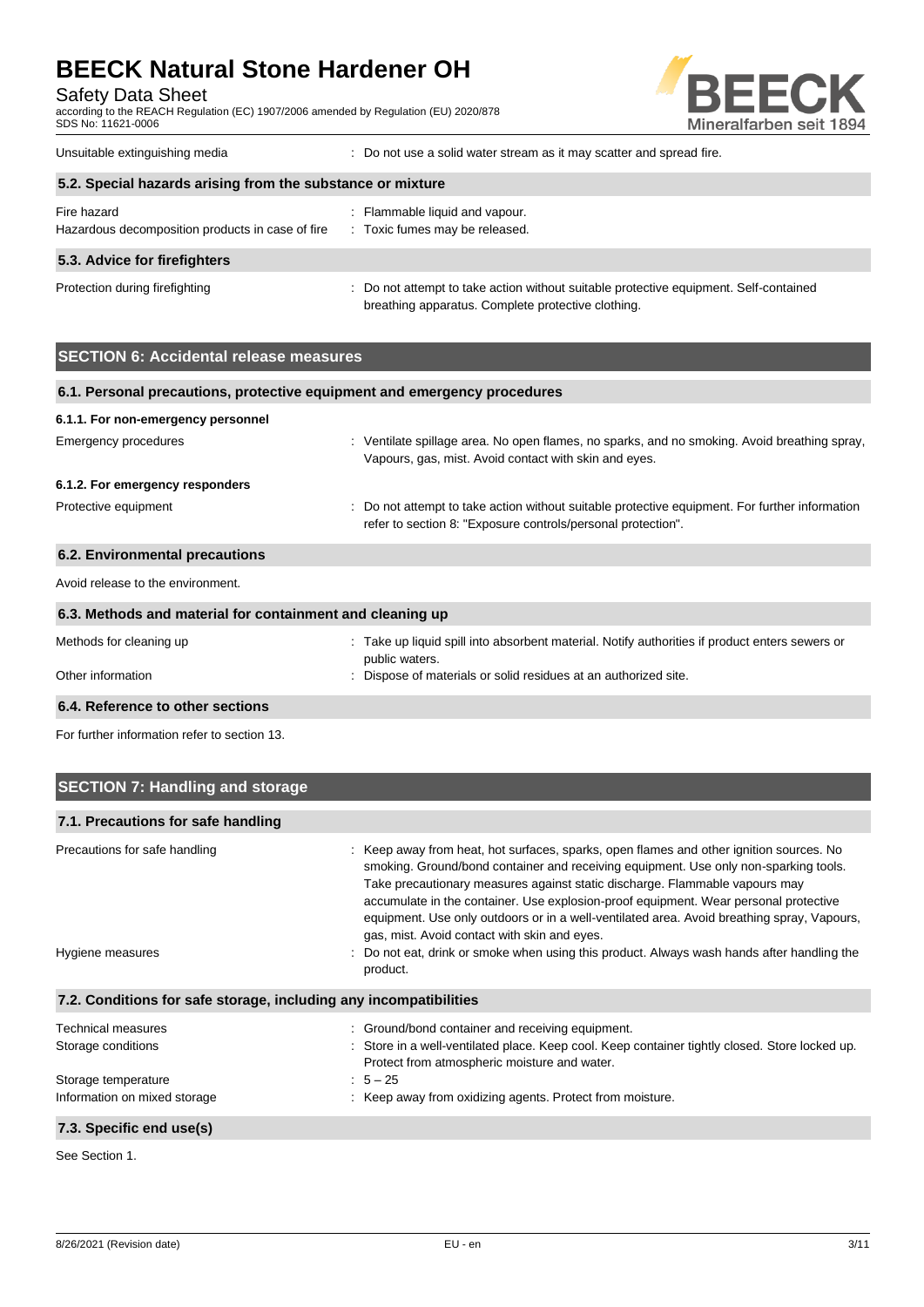Safety Data Sheet

according to the REACH Regulation (EC) 1907/2006 amended by Regulation (EU) 2020/878 SDS No: 11621-0006



### **SECTION 8: Exposure controls/personal protection**

#### **8.1. Control parameters**

#### **8.1.1 National occupational exposure and biological limit values**

| tetraethyl silicate (78-10-4)                             |                                    |  |  |
|-----------------------------------------------------------|------------------------------------|--|--|
| <b>EU - Indicative Occupational Exposure Limit (IOEL)</b> |                                    |  |  |
| Local name                                                | Tetraethyl orthosilicate           |  |  |
| <b>IOEL TWA</b>                                           | 44 mg/m <sup>3</sup>               |  |  |
| Regulatory reference                                      | COMMISSION DIRECTIVE (EU) 2017/164 |  |  |

#### **8.1.2. Recommended monitoring procedures**

No additional information available

#### **8.1.3. Air contaminants formed**

No additional information available

#### **8.1.4. DNEL and PNEC**

No additional information available

#### **8.1.5. Control banding**

No additional information available

#### **8.2. Exposure controls**

#### **8.2.1. Appropriate engineering controls**

#### **Appropriate engineering controls:**

Ensure good ventilation of the work station.

#### **8.2.2. Personal protection equipment**

**Personal protective equipment symbol(s):**



#### **8.2.2.1. Eye and face protection**

**Eye protection:** Safety glasses

#### **8.2.2.2. Skin protection**

**Skin and body protection:** Wear suitable protective clothing

**Hand protection:** Protective gloves

#### **8.2.2.3. Respiratory protection**

**Respiratory protection:** [In case of inadequate ventilation] wear respiratory protection.

#### **8.2.2.4. Thermal hazards**

No additional information available

#### **8.2.3. Environmental exposure controls**

#### **Environmental exposure controls:**

Avoid release to the environment.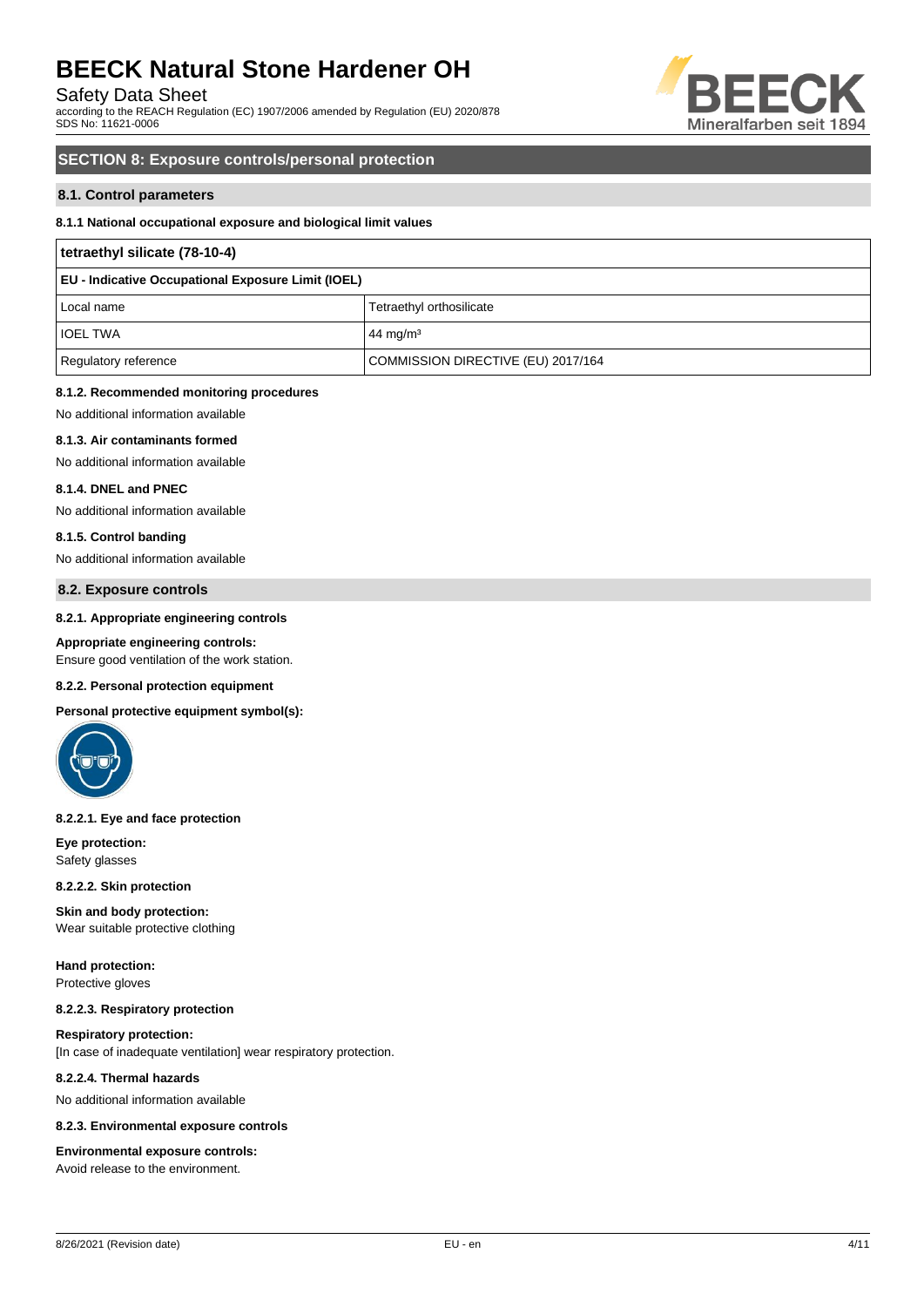Safety Data Sheet

according to the REACH Regulation (EC) 1907/2006 amended by Regulation (EU) 2020/878 SDS No: 11621-0006



## **SECTION 9: Physical and chemical properties**

#### **9.1. Information on basic physical and chemical properties**

| Physical state                                  | Liquid                           |
|-------------------------------------------------|----------------------------------|
| Colour                                          | colourless to yellowish.         |
| Odour                                           | Mild.                            |
| Odour threshold                                 | Not available                    |
| Melting point                                   | Not available                    |
| Freezing point                                  | Not available                    |
| Boiling point                                   | Not available                    |
| Flammability                                    | Not applicable                   |
| <b>Explosive limits</b>                         | Not available                    |
| Lower explosive limit (LEL)                     | Not available                    |
| Upper explosive limit (UEL)                     | Not available                    |
| Flash point                                     | 40 °C DIN EN ISO 2719            |
| Auto-ignition temperature                       | Not available                    |
| Decomposition temperature                       | Not available                    |
| pH                                              | Not specifically applicable      |
| Viscosity, kinematic                            | Not available                    |
| Viscosity, dynamic                              | 1.6 mPa $\cdot$ s                |
| Solubility                                      | Not available                    |
| Partition coefficient n-octanol/water (Log Kow) | Not available                    |
| Vapour pressure                                 | Not available                    |
| Vapour pressure at 50 °C                        | Not available                    |
| Density                                         | 0.99 g/cm <sup>3</sup> DIN 51757 |
| Relative density                                | Not available                    |
| Relative vapour density at 20 °C                | Not available                    |
| Particle size                                   | Not applicable                   |
| Particle size distribution                      | Not applicable                   |
| Particle shape                                  | Not applicable                   |
| Particle aspect ratio                           | Not applicable                   |
| Particle aggregation state                      | Not applicable                   |
| Particle agglomeration state                    | Not applicable                   |
| Particle specific surface area                  | Not applicable                   |
| Particle dustiness                              | Not applicable                   |
|                                                 |                                  |

### **9.2. Other information**

#### **9.2.1. Information with regard to physical hazard classes**

No additional information available

#### **9.2.2. Other safety characteristics**

| VOC content |  |  | $:$ $\leq$ 30 g/l |
|-------------|--|--|-------------------|
|             |  |  |                   |

## **SECTION 10: Stability and reactivity**

#### **10.1. Reactivity**

Flammable liquid and vapour.

#### **10.2. Chemical stability**

Stable under normal conditions.

#### **10.3. Possibility of hazardous reactions**

No dangerous reactions known under normal conditions of use.

#### **10.4. Conditions to avoid**

Avoid contact with hot surfaces. Heat. No flames, no sparks. Eliminate all sources of ignition. Protect from atmospheric moisture and water.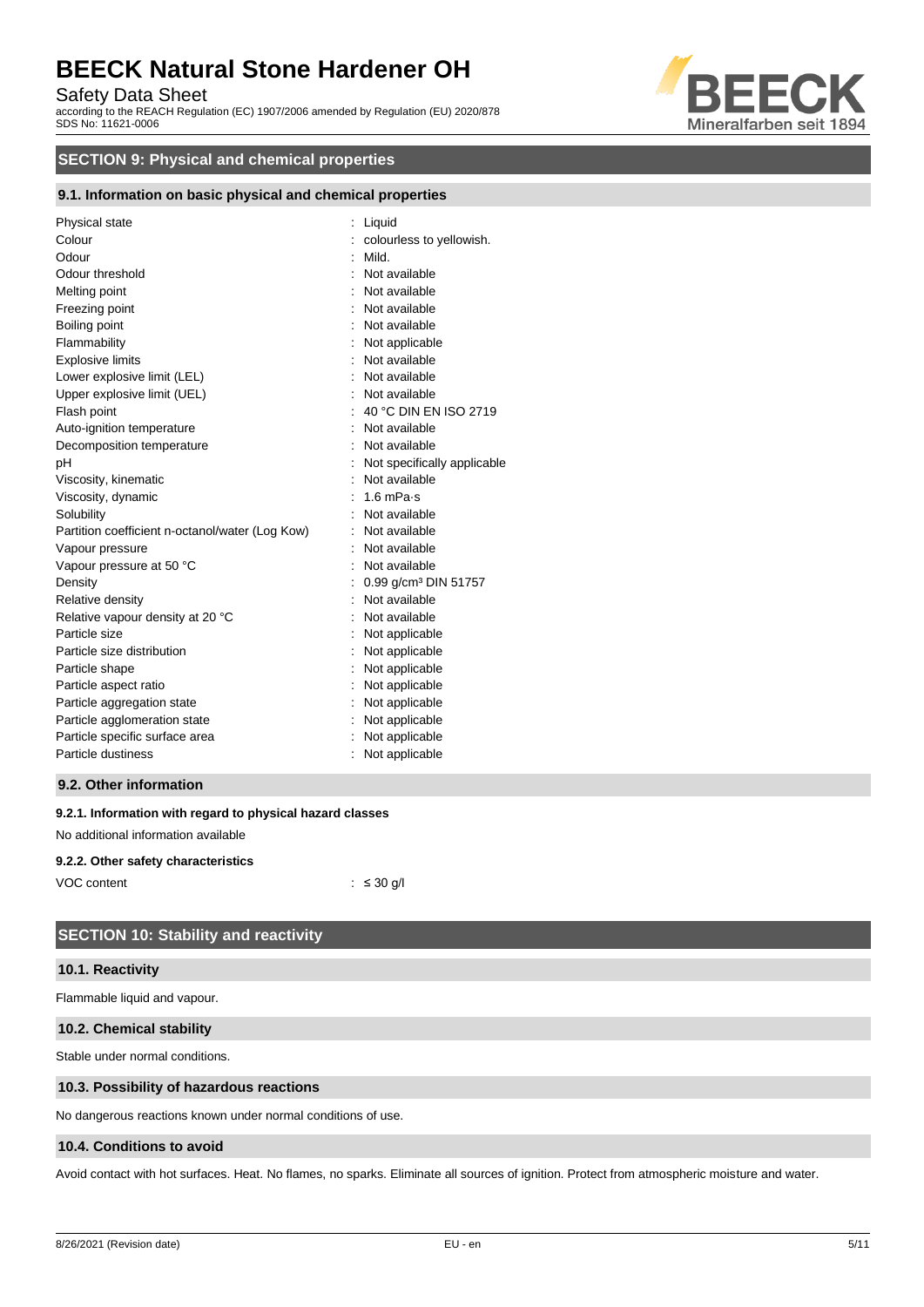Safety Data Sheet

according to the REACH Regulation (EC) 1907/2006 amended by Regulation (EU) 2020/878 SDS No: 11621-0006

#### **10.5. Incompatible materials**

Strong acids and oxidants. Water.

#### **10.6. Hazardous decomposition products**

Ethanol.

## **SECTION 11: Toxicological information**

## **11.1. Information on hazard classes as defined in Regulation (EC) No 1272/2008**

| Acute toxicity (oral)                  |  | Not classified                      |  |
|----------------------------------------|--|-------------------------------------|--|
| Acute toxicity (dermal)                |  | Not classified                      |  |
| Acute toxicity (inhalation)            |  | Harmful if inhaled.                 |  |
| <b>BEECK Natural Stone Hardener OH</b> |  |                                     |  |
| ATE CLP (dust, mist)                   |  | 1.875 mg/l/4h                       |  |
| tetraethyl silicate (78-10-4)          |  |                                     |  |
| LC50 Inhalation - Rat (Vapours)        |  | 29.8 mg/l/4h                        |  |
| ATE CLP (gases)                        |  | 4500 ppmv/4h                        |  |
| ATE CLP (dust, mist)                   |  | 1.5 $mg/l/4h$                       |  |
| Skin corrosion/irritation              |  | : Not classified                    |  |
|                                        |  | pH: Not specifically applicable     |  |
| Serious eye damage/irritation          |  | : Causes serious eye irritation.    |  |
|                                        |  | pH: Not specifically applicable     |  |
| Respiratory or skin sensitisation      |  | : Not classified                    |  |
| Germ cell mutagenicity                 |  | Not classified                      |  |
| Carcinogenicity                        |  | Not classified                      |  |
| Reproductive toxicity                  |  | : Not classified                    |  |
| STOT-single exposure                   |  | : May cause respiratory irritation. |  |
| tetraethyl silicate (78-10-4)          |  |                                     |  |
| STOT-single exposure                   |  | May cause respiratory irritation.   |  |
| STOT-repeated exposure                 |  | : Not classified                    |  |
| Aspiration hazard                      |  | Not classified                      |  |

### **11.2. Information on other hazards**

No additional information available

## **SECTION 12: Ecological information**

#### **12.1. Toxicity**

| Ecology - general                                            | : The product is not considered harmful to aquatic organisms nor to cause long-term adverse<br>effects in the environment. |
|--------------------------------------------------------------|----------------------------------------------------------------------------------------------------------------------------|
| Hazardous to the aquatic environment, short-term<br>(acute)  | : Not classified                                                                                                           |
| Hazardous to the aquatic environment, long-term<br>(chronic) | : Not classified                                                                                                           |
| tetraethyl silicate (78-10-4)                                |                                                                                                                            |
| LC50 fish 1                                                  | 245 mg/l                                                                                                                   |
| NOEC chronic algae                                           | $100$ mg/l                                                                                                                 |

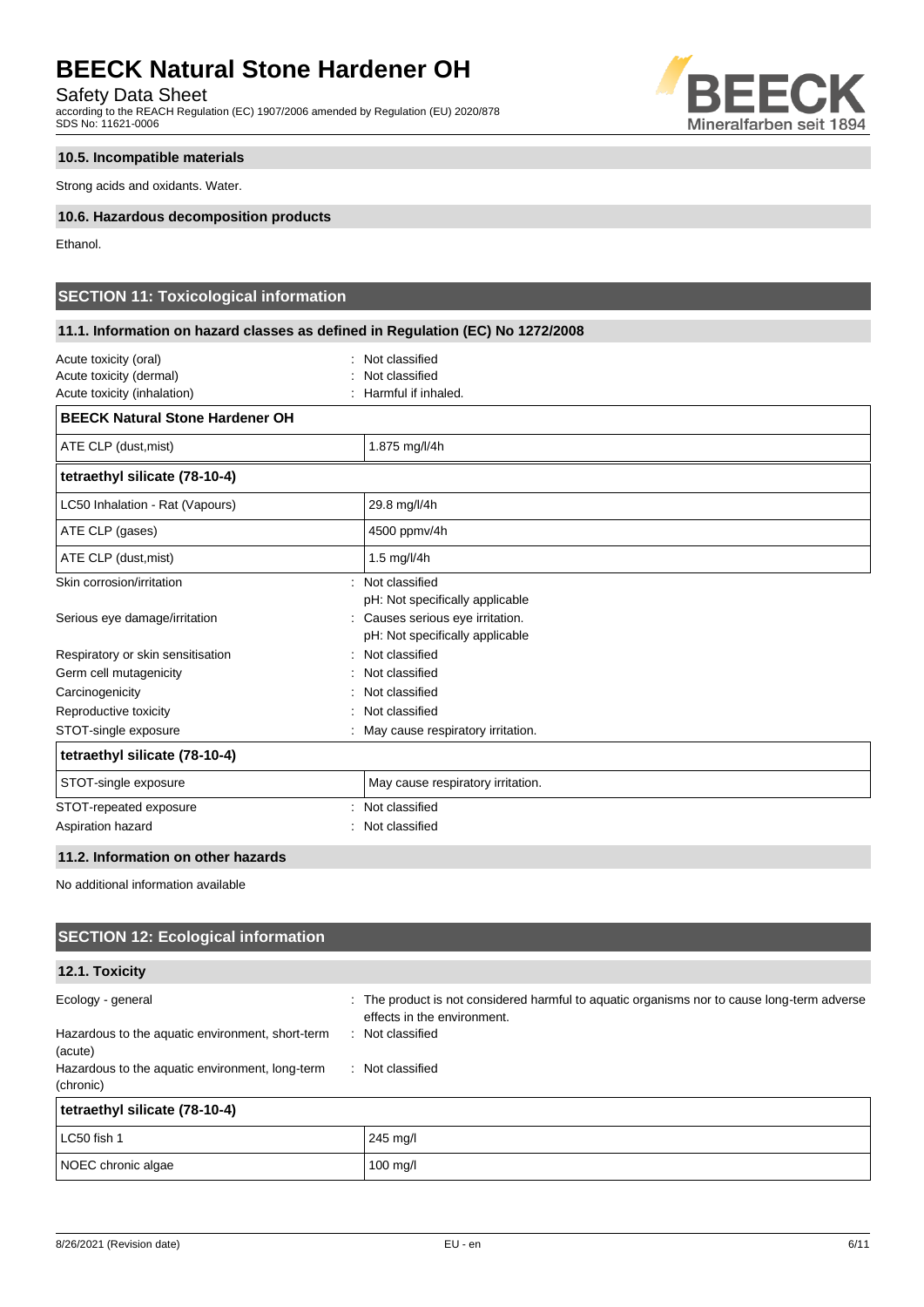## Safety Data Sheet

according to the REACH Regulation (EC) 1907/2006 amended by Regulation (EU) 2020/878 SDS No: 11621-0006



## **12.2. Persistence and degradability**

No additional information available

#### **12.3. Bioaccumulative potential**

No additional information available

#### **12.4. Mobility in soil**

No additional information available

#### **12.5. Results of PBT and vPvB assessment**

No additional information available

### **12.6. Endocrine disrupting properties**

No additional information available

### **12.7. Other adverse effects**

No additional information available

### **SECTION 13: Disposal considerations**

#### **13.1. Waste treatment methods**

| Waste treatment methods           | Dispose of contents/container in accordance with licensed collector's sorting instructions.      |
|-----------------------------------|--------------------------------------------------------------------------------------------------|
| Additional information            | : Flammable vapours may accumulate in the container.                                             |
| European List of Waste (LoW) code | 08 01 11* - waste paint and varnish containing organic solvents or other dangerous<br>substances |

## **SECTION 14: Transport information**

| In accordance with ADR / IMDG / IATA / ADN / RID |                                                    |                                          |                                        |                                        |
|--------------------------------------------------|----------------------------------------------------|------------------------------------------|----------------------------------------|----------------------------------------|
| <b>ADR</b>                                       | <b>IMDG</b>                                        | <b>IATA</b>                              | <b>ADN</b>                             | <b>RID</b>                             |
| 14.1. UN number or ID number                     |                                                    |                                          |                                        |                                        |
| <b>UN 1292</b>                                   | <b>UN 1292</b>                                     | <b>UN 1292</b>                           | <b>UN 1292</b>                         | <b>UN 1292</b>                         |
| 14.2. UN proper shipping name                    |                                                    |                                          |                                        |                                        |
| <b>TETRAETHYL SILICATE</b>                       | <b>TETRAETHYL SILICATE</b>                         | Tetraethyl silicate                      | <b>TETRAETHYL SILICATE</b>             | TETRAETHYL SILICATE                    |
| <b>Transport document description</b>            |                                                    |                                          |                                        |                                        |
| UN 1292 TETRAETHYL<br>SILICATE, 3, III, (D/E)    | UN 1292 TETRAETHYL<br>SILICATE, 3, III (37°C c.c.) | UN 1292 Tetraethyl silicate,<br>$3,$ III | UN 1292 TETRAETHYL<br>SILICATE, 3, III | UN 1292 TETRAETHYL<br>SILICATE, 3, III |
| 14.3. Transport hazard class(es)                 |                                                    |                                          |                                        |                                        |
| 3                                                | 3                                                  | 3                                        | 3                                      | 3                                      |
|                                                  | Ø                                                  |                                          | 전                                      |                                        |
| 14.4. Packing group                              |                                                    |                                          |                                        |                                        |
| $\mathbf{III}$                                   | III                                                | III                                      | III                                    | III                                    |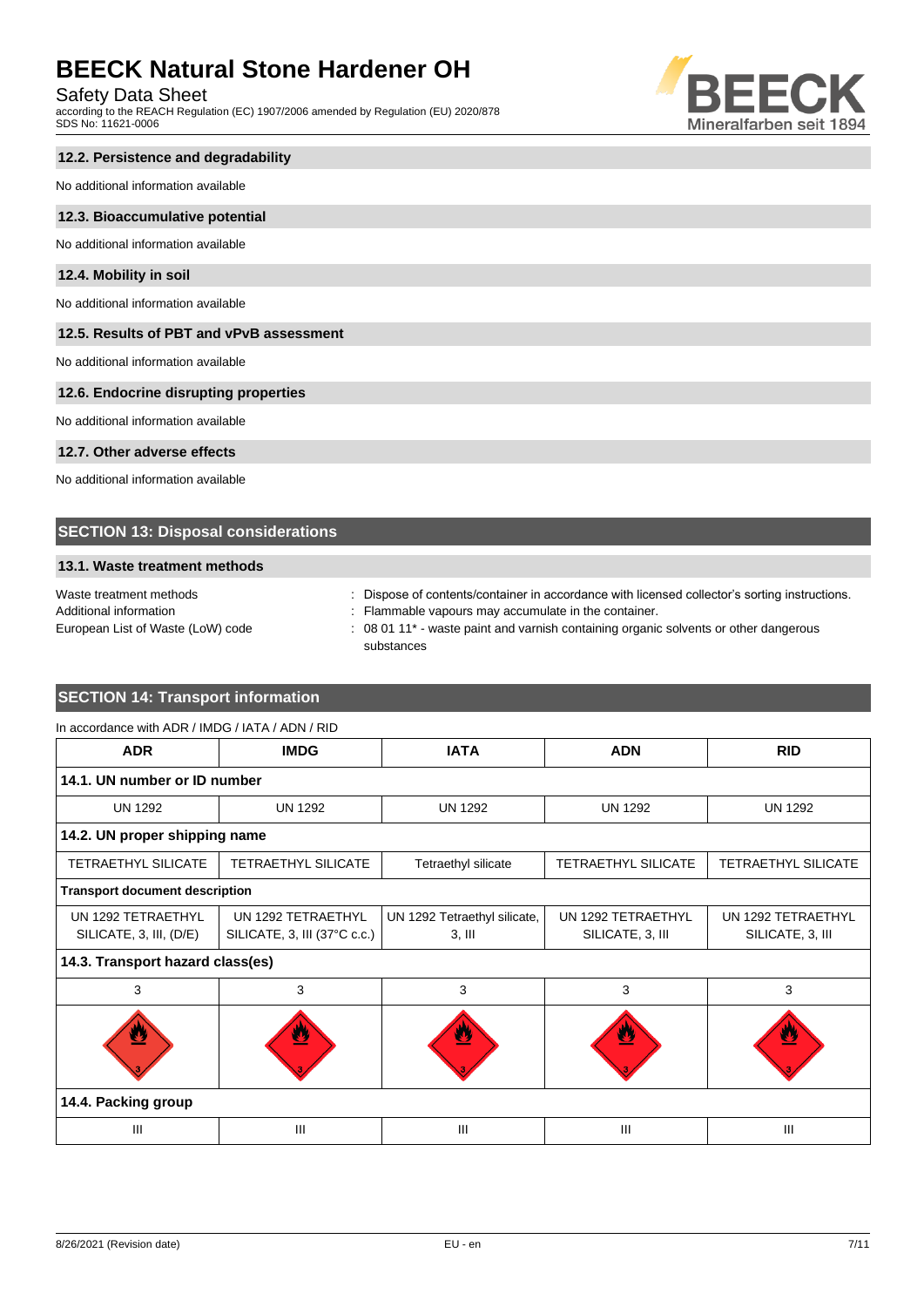## Safety Data Sheet

according to the REACH Regulation (EC) 1907/2006 amended by Regulation (EU) 2020/878 SDS No: 11621-0006



| <b>ADR</b>                             | <b>IMDG</b>                                                  | <b>IATA</b>                          | <b>ADN</b>                           | <b>RID</b>                           |  |
|----------------------------------------|--------------------------------------------------------------|--------------------------------------|--------------------------------------|--------------------------------------|--|
|                                        | 14.5. Environmental hazards                                  |                                      |                                      |                                      |  |
| Dangerous for the<br>environment: No   | Dangerous for the<br>environment: No<br>Marine pollutant: No | Dangerous for the<br>environment: No | Dangerous for the<br>environment: No | Dangerous for the<br>environment: No |  |
| No supplementary information available |                                                              |                                      |                                      |                                      |  |
| 14.6. Special precautions for user     |                                                              |                                      |                                      |                                      |  |

## **Overland transport**

| <b>Transport by sea</b><br>Limited quantities (IMDG)<br>: 5 L<br>Excepted quantities (IMDG)<br>: E1<br>Packing instructions (IMDG)<br>: P001, LP01<br>IBC packing instructions (IMDG)<br>: IBC03<br>Tank instructions (IMDG)<br>T <sub>2</sub><br>Tank special provisions (IMDG)<br>$:$ TP1<br>$: F-E$<br>EmS-No. (Fire)<br>EmS-No. (Spillage)<br>: S-D<br>Stowage category (IMDG)<br>: A<br>Flash point (IMDG)<br>$: 37^{\circ}$ C c.c.<br>Air transport<br>PCA Excepted quantities (IATA)<br>: E1<br>PCA Limited quantities (IATA)<br>Y344<br>PCA limited quantity max net quantity (IATA)<br>10L<br>PCA packing instructions (IATA)<br>355<br>PCA max net quantity (IATA)<br>60L<br>CAO packing instructions (IATA)<br>366<br>CAO max net quantity (IATA)<br>: 220L<br>ERG code (IATA)<br>: 3L<br>Inland waterway transport<br>Classification code (ADN)<br>: F1<br>Limited quantities (ADN)<br>: 5L<br>Excepted quantities (ADN)<br>E1<br>Equipment required (ADN)<br>PP, EX, A<br>Ventilation (ADN)<br><b>VE01</b><br>Number of blue cones/lights (ADN)<br>0<br>Rail transport<br>Classification code (RID)<br>: F1<br>Limited quantities (RID)<br>5L<br>÷.<br>E1<br>Excepted quantities (RID)<br>Packing instructions (RID)<br>Transport category (RID)<br>÷.<br>3 | Classification code (ADR)<br>Limited quantities (ADR)<br>Excepted quantities (ADR)<br>Packing instructions (ADR)<br>Mixed packing provisions (ADR)<br>Transport category (ADR)<br>Hazard identification number (Kemler No.)<br>Orange plates | : F1<br>: 51<br>$E = 1$<br>: P001, IBC03, LP01, R001<br><b>MP19</b><br>÷.<br>3<br>÷.<br>30<br>İ<br>$\ddot{\phantom{a}}$<br><b>30</b><br>1292 |
|--------------------------------------------------------------------------------------------------------------------------------------------------------------------------------------------------------------------------------------------------------------------------------------------------------------------------------------------------------------------------------------------------------------------------------------------------------------------------------------------------------------------------------------------------------------------------------------------------------------------------------------------------------------------------------------------------------------------------------------------------------------------------------------------------------------------------------------------------------------------------------------------------------------------------------------------------------------------------------------------------------------------------------------------------------------------------------------------------------------------------------------------------------------------------------------------------------------------------------------------------------------------------|----------------------------------------------------------------------------------------------------------------------------------------------------------------------------------------------------------------------------------------------|----------------------------------------------------------------------------------------------------------------------------------------------|
|                                                                                                                                                                                                                                                                                                                                                                                                                                                                                                                                                                                                                                                                                                                                                                                                                                                                                                                                                                                                                                                                                                                                                                                                                                                                          | Tunnel restriction code (ADR)                                                                                                                                                                                                                | D/E<br>t                                                                                                                                     |
|                                                                                                                                                                                                                                                                                                                                                                                                                                                                                                                                                                                                                                                                                                                                                                                                                                                                                                                                                                                                                                                                                                                                                                                                                                                                          |                                                                                                                                                                                                                                              |                                                                                                                                              |
|                                                                                                                                                                                                                                                                                                                                                                                                                                                                                                                                                                                                                                                                                                                                                                                                                                                                                                                                                                                                                                                                                                                                                                                                                                                                          |                                                                                                                                                                                                                                              |                                                                                                                                              |
|                                                                                                                                                                                                                                                                                                                                                                                                                                                                                                                                                                                                                                                                                                                                                                                                                                                                                                                                                                                                                                                                                                                                                                                                                                                                          |                                                                                                                                                                                                                                              |                                                                                                                                              |
|                                                                                                                                                                                                                                                                                                                                                                                                                                                                                                                                                                                                                                                                                                                                                                                                                                                                                                                                                                                                                                                                                                                                                                                                                                                                          |                                                                                                                                                                                                                                              | : P001, IBC03, LP01, R001                                                                                                                    |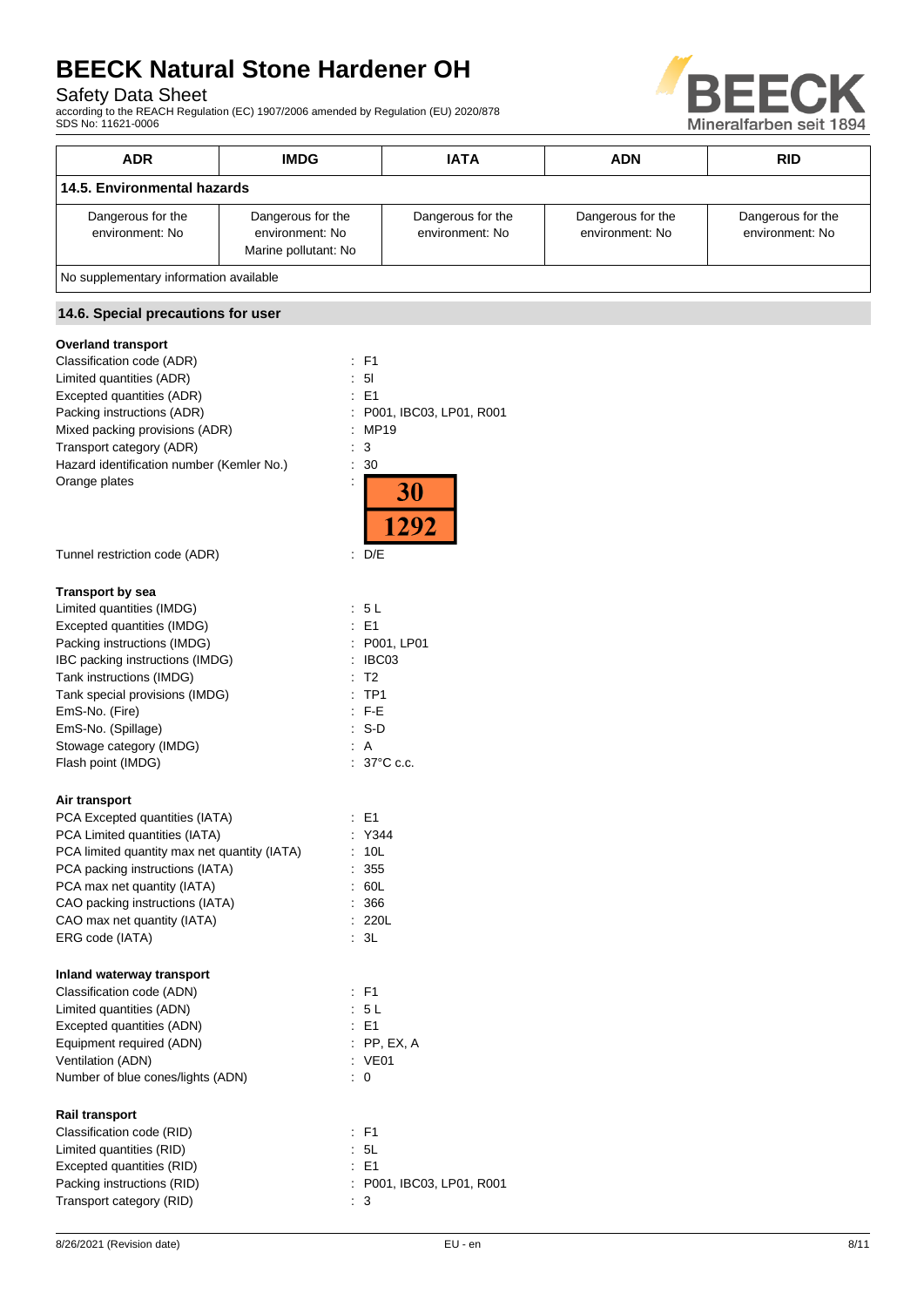Safety Data Sheet

according to the REACH Regulation (EC) 1907/2006 amended by Regulation (EU) 2020/878 SDS No: 11621-0006



Hazard identification number (RID)  $\qquad \qquad$  : 30

#### **14.7. Maritime transport in bulk according to IMO instruments**

Not applicable

### **SECTION 15: Regulatory information**

#### **15.1. Safety, health and environmental regulations/legislation specific for the substance or mixture**

#### **15.1.1. EU-Regulations**

Contains no REACH substances with Annex XVII restrictions

Contains no substance on the REACH candidate list

Contains no REACH Annex XIV substances

Contains no substance subject to Regulation (EU) No 649/2012 of the European Parliament and of the Council of 4 July 2012 concerning the export and import of hazardous chemicals.

Contains no substance subject to Regulation (EU) No 2019/1021 of the European Parliament and of the Council of 20 June 2019 on persistent organic pollutants

Contains no substance subject to Regulation (EU) 2019/1148 of the European Parliament and of the Council of 20 June 2019 on the marketing and use of explosives precursors.

VOC content  $\leq$  30 g/l

#### **15.1.2. National regulations**

No additional information available

#### **15.2. Chemical safety assessment**

No chemical safety assessment has been carried out

### **SECTION 16: Other information**

| Abbreviations and acronyms: |                                                                                                 |  |
|-----------------------------|-------------------------------------------------------------------------------------------------|--|
| <b>ADN</b>                  | European Agreement concerning the International Carriage of Dangerous Goods by Inland Waterways |  |
| <b>ADR</b>                  | European Agreement concerning the International Carriage of Dangerous Goods by Road             |  |
| <b>ATE</b>                  | <b>Acute Toxicity Estimate</b>                                                                  |  |
| <b>BCF</b>                  | <b>Bioconcentration factor</b>                                                                  |  |
| <b>BLV</b>                  | <b>Biological limit value</b>                                                                   |  |
| <b>BOD</b>                  | Biochemical oxygen demand (BOD)                                                                 |  |
| COD                         | Chemical oxygen demand (COD)                                                                    |  |
| <b>DMEL</b>                 | Derived Minimal Effect level                                                                    |  |
| <b>DNEL</b>                 | Derived-No Effect Level                                                                         |  |
| EC-No.                      | European Community number                                                                       |  |
| <b>EC50</b>                 | Median effective concentration                                                                  |  |
| <b>EN</b>                   | European Standard                                                                               |  |
| <b>IARC</b>                 | International Agency for Research on Cancer                                                     |  |
| <b>IATA</b>                 | International Air Transport Association                                                         |  |
| <b>IMDG</b>                 | International Maritime Dangerous Goods                                                          |  |
| <b>LC50</b>                 | Median lethal concentration                                                                     |  |
| LD50                        | Median lethal dose                                                                              |  |
| <b>LOAEL</b>                | Lowest Observed Adverse Effect Level                                                            |  |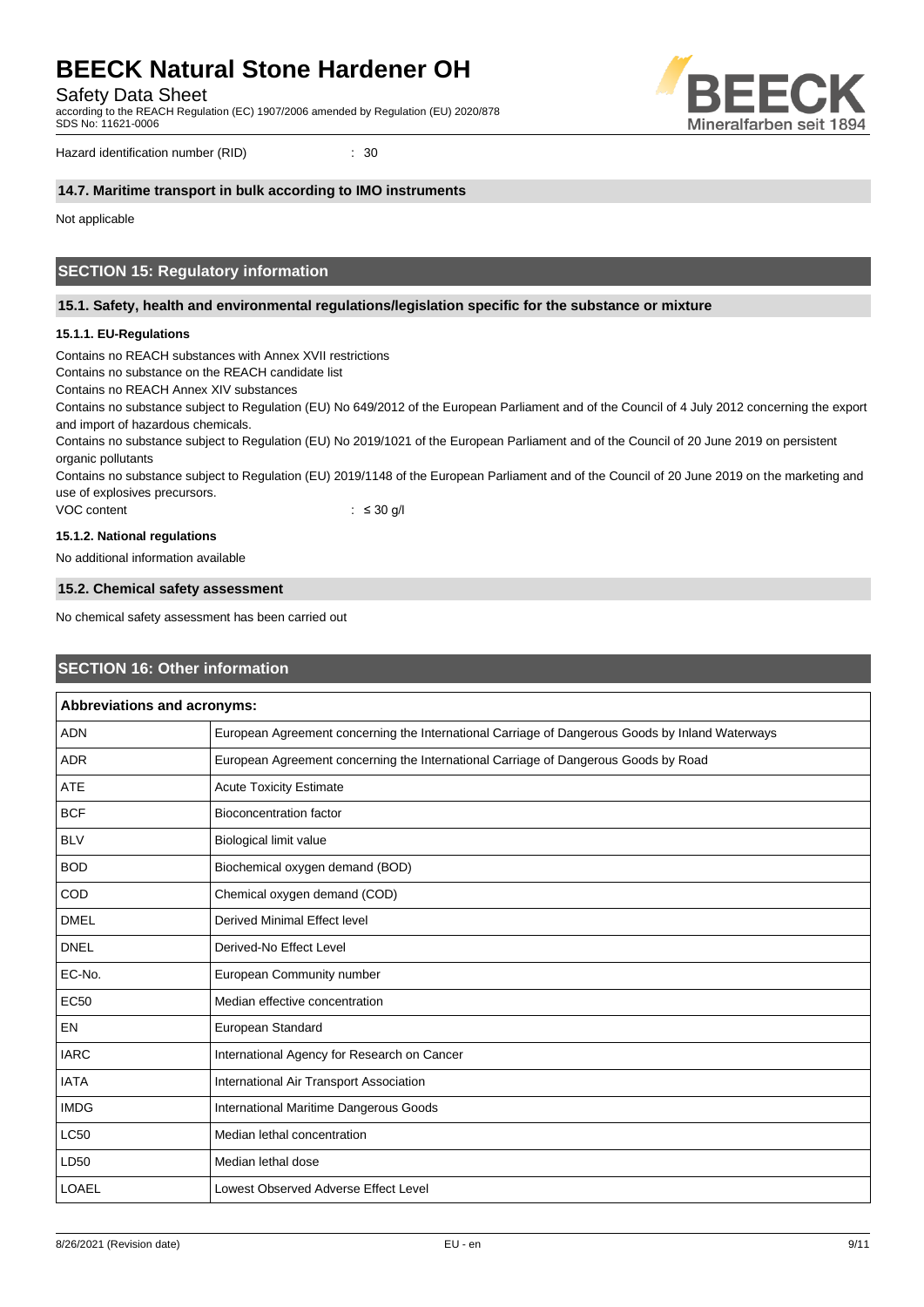Safety Data Sheet

according to the REACH Regulation (EC) 1907/2006 amended by Regulation (EU) 2020/878 SDS No: 11621-0006



| Abbreviations and acronyms: |                                                                                                     |  |  |
|-----------------------------|-----------------------------------------------------------------------------------------------------|--|--|
| <b>NOAEC</b>                | No-Observed Adverse Effect Concentration                                                            |  |  |
| <b>NOAEL</b>                | No-Observed Adverse Effect Level                                                                    |  |  |
| <b>NOEC</b>                 | No-Observed Effect Concentration                                                                    |  |  |
| OECD                        | Organisation for Economic Co-operation and Development                                              |  |  |
| <b>OEL</b>                  | Occupational Exposure Limit                                                                         |  |  |
| PBT                         | Persistent Bioaccumulative Toxic                                                                    |  |  |
| PNEC                        | <b>Predicted No-Effect Concentration</b>                                                            |  |  |
| <b>RID</b>                  | Regulations concerning the International Carriage of Dangerous Goods by Rail                        |  |  |
| <b>SDS</b>                  | Safety Data Sheet                                                                                   |  |  |
| <b>STP</b>                  | Sewage treatment plant                                                                              |  |  |
| ThOD                        | Theoretical oxygen demand (ThOD)                                                                    |  |  |
| <b>TLM</b>                  | <b>Median Tolerance Limit</b>                                                                       |  |  |
| <b>VOC</b>                  | Volatile Organic Compounds                                                                          |  |  |
| CAS-No.                     | <b>Chemical Abstract Service number</b>                                                             |  |  |
| N.O.S.                      | Not Otherwise Specified                                                                             |  |  |
| vPvB                        | Very Persistent and Very Bioaccumulative                                                            |  |  |
| ED                          | Endocrine disrupting properties                                                                     |  |  |
| <b>DOT</b>                  | Department of Transport                                                                             |  |  |
| <b>TDG</b>                  | <b>Transportation of Dangerous Goods</b>                                                            |  |  |
| <b>REACH</b>                | Registration, Evaluation, Authorisation and Restriction of Chemicals Regulation (EC) No 1907/2006   |  |  |
| GHS                         | Globally Harmonized System of Classification, Labelling and Packaging of Chemicals                  |  |  |
| CAS                         | CAS (Chemical Abstracts Service) number                                                             |  |  |
| <b>IBC-Code</b>             | International Code for the Construction and Equipment of Ships carrying Dangerous Chemicals in Bulk |  |  |
| <b>CLP</b>                  | Classification Labelling Packaging Regulation; Regulation (EC) No 1272/2008                         |  |  |
| MARPOL 73/78                | MARPOL 73/78: International Convention for the Prevention of Pollution From Ships                   |  |  |
| <b>ADG</b>                  | Transport of Australian Dangerous Goods                                                             |  |  |

Other information **can be regular** : Data of sections 4 to 8, as well as 10 to 12, do partly not refer to the use and the regular employing of the product (in this sense consult information on use and on product), but to liberation of major amounts in case of accidents and irregularities. The information describes exclusively the safety requirements for the product(s) and is based on the present level of our knowledge. The delivery specifications are contained in the corresponding product sheet. This data does not constitute a guarantee for the characteristics of the product(s) as defined by the legal warranty regulations.

| Full text of H- and EUH-statements:     |                                                   |  |
|-----------------------------------------|---------------------------------------------------|--|
| Acute Tox. 4 (Inhalation)               | Acute toxicity (inhal.), Category 4               |  |
| Acute Tox, 4<br>(Inhalation:dust, mist) | Acute toxicity (inhalation:dust, mist) Category 4 |  |
| Eye Irrit. 2                            | Serious eye damage/eye irritation, Category 2     |  |
| Flam. Lig. 3                            | Flammable liquids, Category 3                     |  |
| H <sub>226</sub>                        | Flammable liquid and vapour.                      |  |